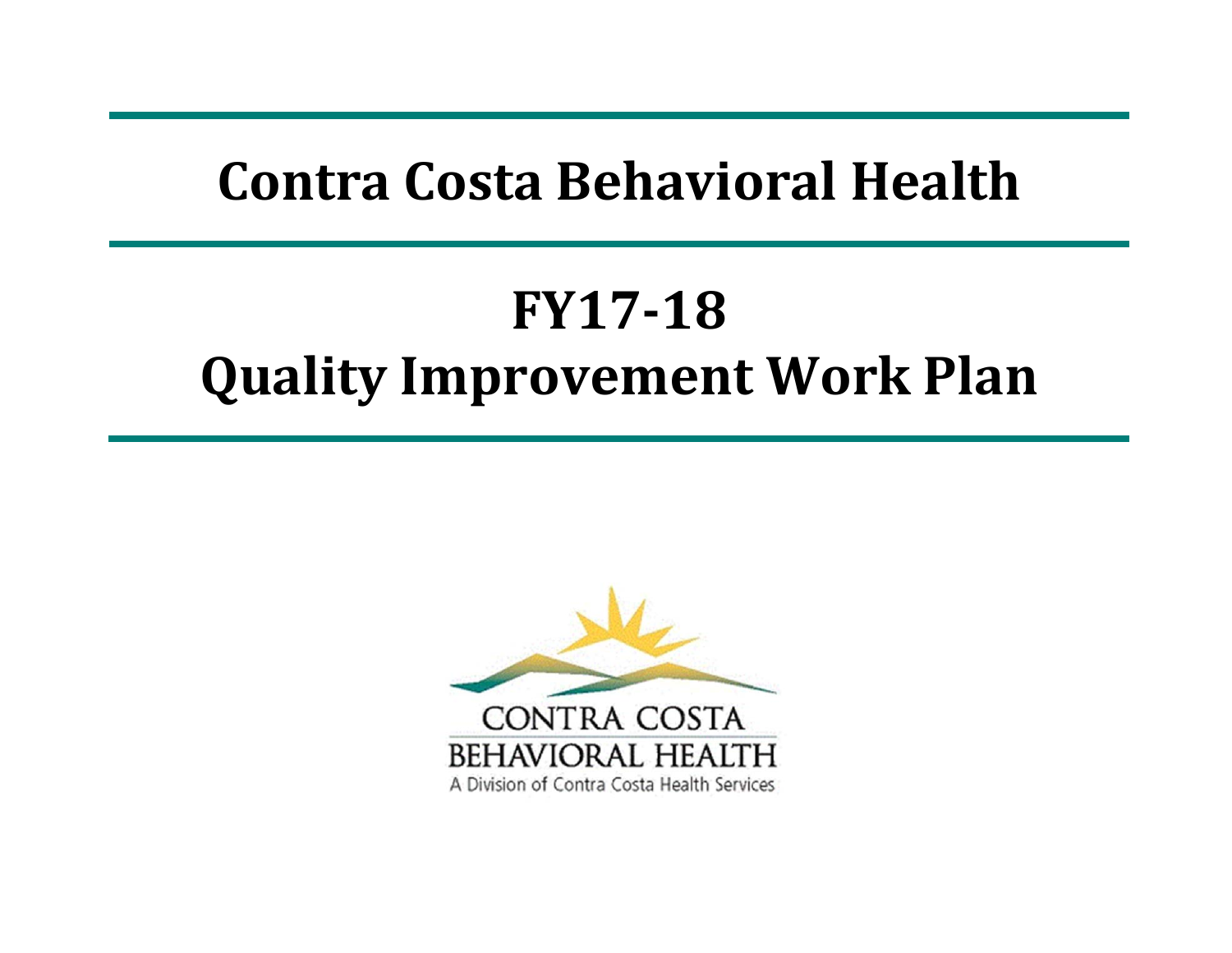The Quality Improvement Committee (QIC) monitors service delivery with the aim of improving the processes of providing care and better meeting the needs of beneficiaries. The OIC is a part of the Quality Assessment and Performance Improvement (OAPI) Program at Contra Costa Behavioral Health Services Division (BHSD) under the direction of the Quality Management Program Coordinator. The QAPI activities include collecting and analyzing data to measure against the goals or prioritized areas of improvement that have been identified; identifying opportunities for improvement and deciding which opportunities to pursue; identifying relevant committees to ensure appropriate exchange of information with the OAPI; obtaining input from providers, beneficiaries, and family members in identifying barriers to delivery of clinical care and administrative services; designing and implementing interventions for improving performance; measuring effectiveness of the interventions; incorporating successful interventions into the behavioral health services' operations; and reviewing beneficiary grievances, appeals, expedited appeals, fair hearings, expedited fair hearings, provider appeals, and clinical records review. The QAPI also reviews timeliness of services, consumer satisfaction, penetration and retention rates, service accessibility, and other service trends. In addition, the OAPI works in collaboration with the Ethnic Services and Behavioral Health Training manager to monitor and improve the quality of offered trainings and education for its workforce, inclusive of promoting greater cultural diversity, humility and competency. As a result of the monitoring activities described above, the QAPI recommends policy decisions, reviews and evaluates the results of quality improvement activities including performance improvement projects, institutes needed quality improvement actions, ensures follow-up of QI processes, and documents QAPI meeting minutes regarding decisions and actions taken. The QIC meets every month.

Guided by the above, the BHSD developed its 2017 Quality Improvement Work Plan. The contents of the Quality Improvement Work Plan were also informed by County efforts to better meet consumer needs and incorporate External Quality Review feedback and the BHSD's Strategic Plan. This Quality Improvement Work Plan provides a vehicle for BHSD management to: 1) meet quality improvement requirements specified in the Mental Health Plan contract with the State Department of Health Care Services (DHCS) for the expenditure of Medi-Cal (Medicaid) dollars; 2) address and solve issues raised during the implementation of the Drug Medi-Cal Organized Delivery System; and 3) address and solve issues raised in the tri-annual DHCS Audits and annual External Quality Reviews.<sup>1</sup> The OI Work Plan is evaluated on how activities were met and is revised on an annual basis. Activities are marked in brackets as being new, ongoing (continuing from the previous year), and/or completed in comparison to previous years. The quality improvement activities are divided into the following sections:

- c Service Capacity [page 2]
- c Access to Care [pages 3]
- c Beneficiary Satisfaction [page 4]
- c Cultural and Linguistic Competence [page 5]
- c Medication Practices [page 6]
- c Service Delivery and Clinical Issues [pages 7-9]
- c Continuity and Coordination of Care [pages 10]

<sup>&</sup>lt;sup>1</sup> Activities related to Substance Use Disorder are shaded vellow and activities related to both Mental Health and Substance Use Disorder services are shaded gray.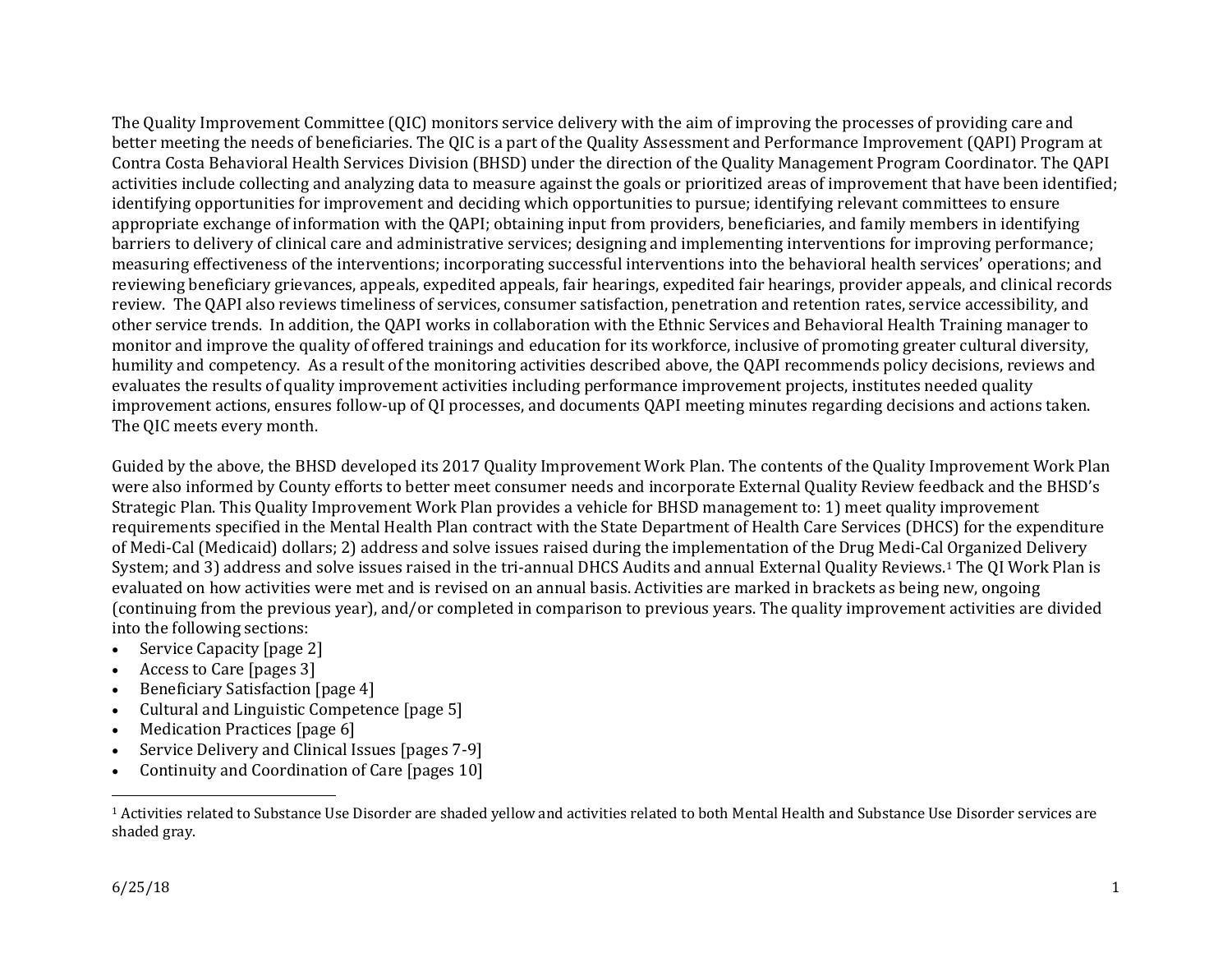#### **Service Capacity**

Behavioral Health DHCS Contractual Element: Assess the capacity of service delivery for beneficiaries, including monitoring the number, type, *and geographic distribution of services within the delivery system.*

|                   | <b>Goal 1: Monitor service delivery capacity</b> |                                                                                    |  |
|-------------------|--------------------------------------------------|------------------------------------------------------------------------------------|--|
| <b>Objectives</b> |                                                  | <b>Actions</b>                                                                     |  |
| $\vert$ 1.        | Use geo-mapping to assess the                    | 1. Use geo-mapping software to plot consumer and service locations.                |  |
|                   | relationship between consumer locations          | 2. Identify data, standards, and reporting requirements for Travel Time or Time to |  |
|                   | and resources available.                         | Service.                                                                           |  |
| 2.                | Review services designed for TAY and             | 1. Identify unmet needs.                                                           |  |
|                   | identify service needs.                          | 2. Explore contracting and service expansion to provide needed resources.          |  |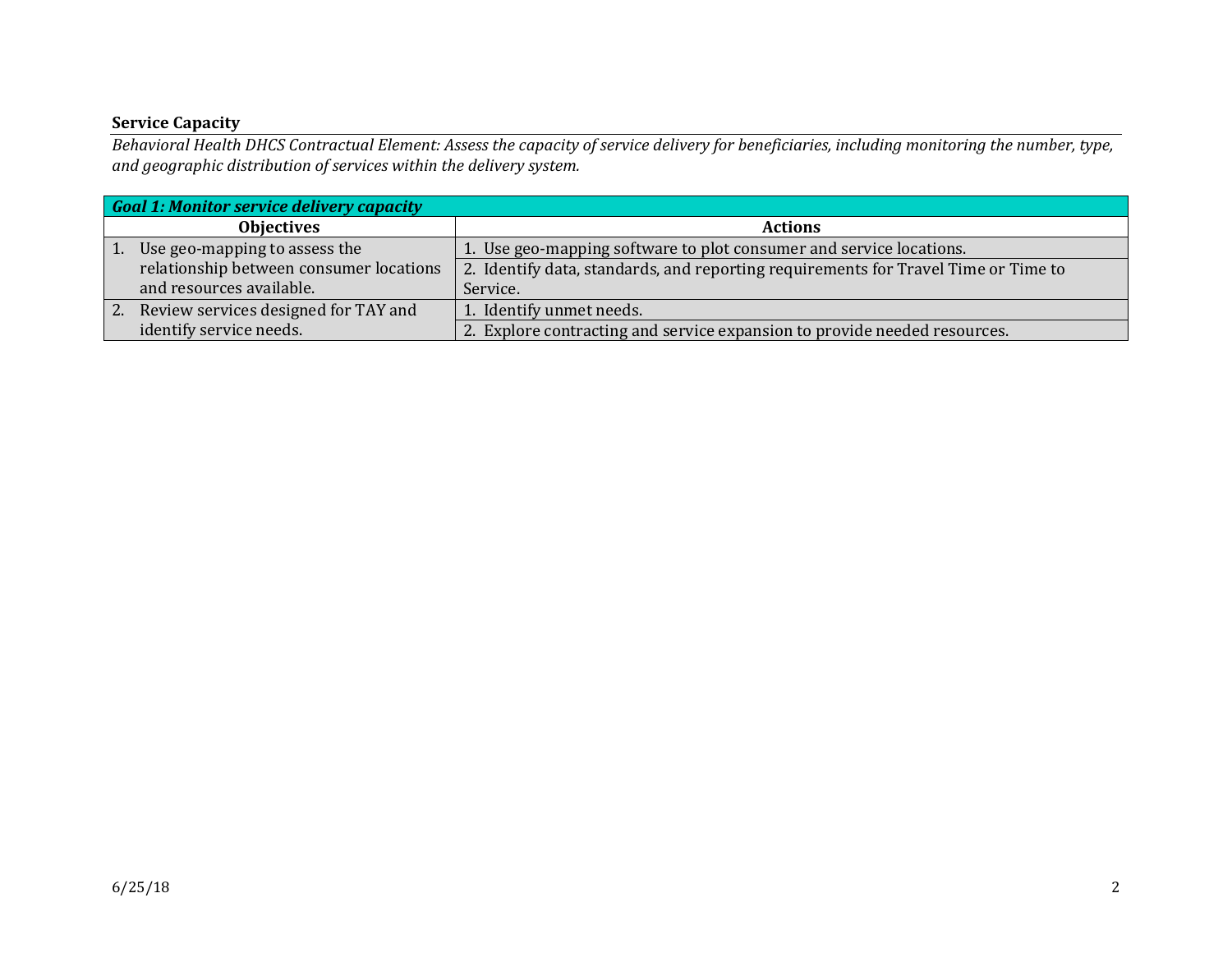#### **Access to Care**

Behavioral Health DHCS Contractual Elements: Assess the accessibility of services within service delivery area, including:

- $\bullet$ *Timeliness of routine appointments;*
- $\bullet$ *Timeliness of services for urgen<sup>t</sup> conditions;*
- $\bullet$ *Access to after‐hours care; and*
- *Responsiveness of the 24 hour, toll free telephone number.*

|    | Goal 2: Beneficiaries will have timely access to the services they need |                                                                                             |  |
|----|-------------------------------------------------------------------------|---------------------------------------------------------------------------------------------|--|
|    | <b>Objectives</b>                                                       | <b>Actions</b>                                                                              |  |
|    |                                                                         |                                                                                             |  |
| 1. | At least 90% of first appointments for                                  | 1. Identify timeliness standards and reporting requirements for substance use disorder      |  |
|    | SUD services are offered within 10                                      | services.                                                                                   |  |
|    | business days.                                                          | 2. Develop reporting on timeliness.                                                         |  |
|    |                                                                         | 3. Establish baseline timeliness data.                                                      |  |
|    |                                                                         | 4. Track timeliness of first dose of NTP services.                                          |  |
| 2. | Develop strategy (ies) to reduce avoidable                              | 1. Identify criteria for reporting on SUD-related hospitalizations.                         |  |
|    | hospitalizations for substance use                                      | 2. Identify site for Sobering Center.                                                       |  |
|    | disorder consumers.                                                     |                                                                                             |  |
| 3. | Reduce appointment no-show rates. (Non-                                 | 1. Identify pilot site to identify and test outreach and engagement interventions.          |  |
|    | Clinical Performance Improvement Project)                               |                                                                                             |  |
|    |                                                                         | 2. Develop data collection tools to capture intervention activities and assess intervention |  |
|    |                                                                         | effectiveness.                                                                              |  |

|            | Goal 3: Improve the Behavioral Health Access Line triaging and referral processes into the behavioral health system of care |                                                                                         |  |
|------------|-----------------------------------------------------------------------------------------------------------------------------|-----------------------------------------------------------------------------------------|--|
|            | <b>Objectives</b>                                                                                                           | <b>Actions</b>                                                                          |  |
| $\vert$ 1. | On average, Access Line calls are                                                                                           | 1. Calculate the average number of minutes within which calls are answered during       |  |
|            | answered by live staff within 2 minutes.                                                                                    | business hours.                                                                         |  |
|            |                                                                                                                             | 2. Present data to QIC on a quarterly basis to discuss strategies to improve call rate. |  |
|            | 2. Track after-hours Access Line calls.                                                                                     | 1. Present data to QIC on a quarterly basis to discuss strategies to improve call rate. |  |
| 3.         | Strengthen substance use disorder triaging 1. Convene Access Line Workgroup.                                                |                                                                                         |  |
|            | and referral processes.                                                                                                     | 2. Develop and revise triage and referral workflows.                                    |  |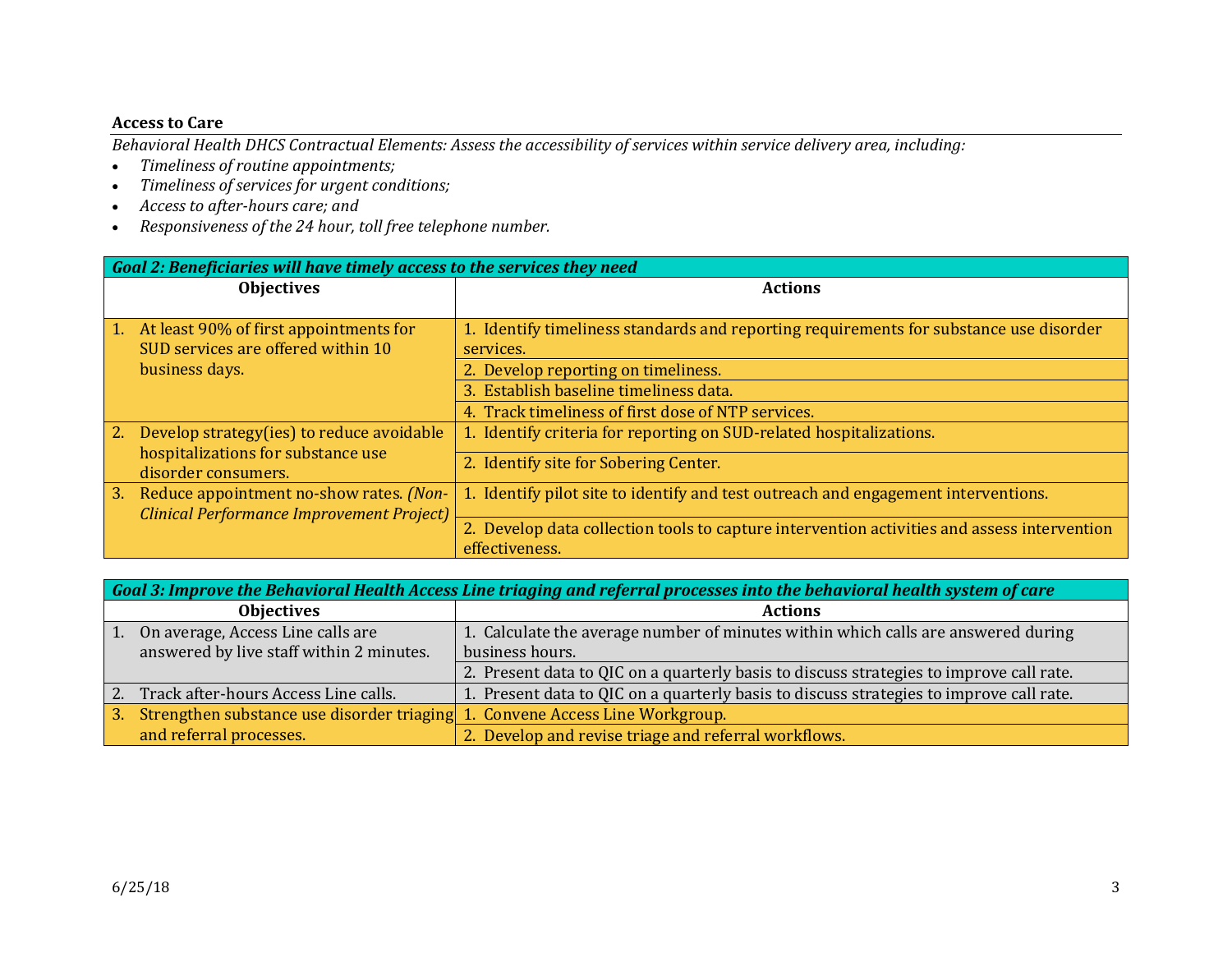## **Beneficiary Satisfaction**

*Behavioral Health DHCS Contractual Elements: Assess beneficiary or family satisfaction at least annually by:*

- $\bullet$ *Surveying beneficiary/family satisfaction with services;*
- $\bullet$ *Evaluating beneficiary grievances, appeals, and fair hearings;*
- $\bullet$ *Evaluating requests to change persons providing services; and*
- $\bullet$ *Informing providers of the results of beneficiary/family satisfaction activities.*

|                   | Goal 4: Evaluate consumer grievances, unusual occurrence notifications, and change of provider and appeal requests |                                                                                           |  |
|-------------------|--------------------------------------------------------------------------------------------------------------------|-------------------------------------------------------------------------------------------|--|
| <b>Objectives</b> |                                                                                                                    | <b>Actions</b>                                                                            |  |
|                   | Continue to review grievances, unusual                                                                             | 1. Build capacity to collect, categorize, and assess grievances, appeals, and requests to |  |
|                   | occurrence notifications, and change of                                                                            | change providers and for state fair hearings for substance use disorder services.         |  |
|                   | provider and appeal requests and identify                                                                          | 2. Present findings to the QIC on a quarterly basis to identify strategies to improve     |  |
|                   | system improvement issues.                                                                                         | reporting and address issues.                                                             |  |

|                  | <b>Goal 5: Monitor consumer/family satisfaction</b> |                                                                                          |  |
|------------------|-----------------------------------------------------|------------------------------------------------------------------------------------------|--|
|                  | <b>Objectives</b>                                   | <b>Actions</b>                                                                           |  |
| $\vert 1. \vert$ | Survey means indicate consumers and/or              | 1. Conduct a Treatment Perception Survey once per year to gather quantitative and        |  |
|                  | their families are satisfied with their care.       | qualitative data about satisfaction with services.                                       |  |
|                  |                                                     | 2. Conduct satisfaction surveys on a monthly basis at substance use disorder facilities. |  |
|                  |                                                     | 3. Gather consumer input via focus groups.                                               |  |
|                  |                                                     | 4. Report satisfaction survey findings to clinics and contracted providers.              |  |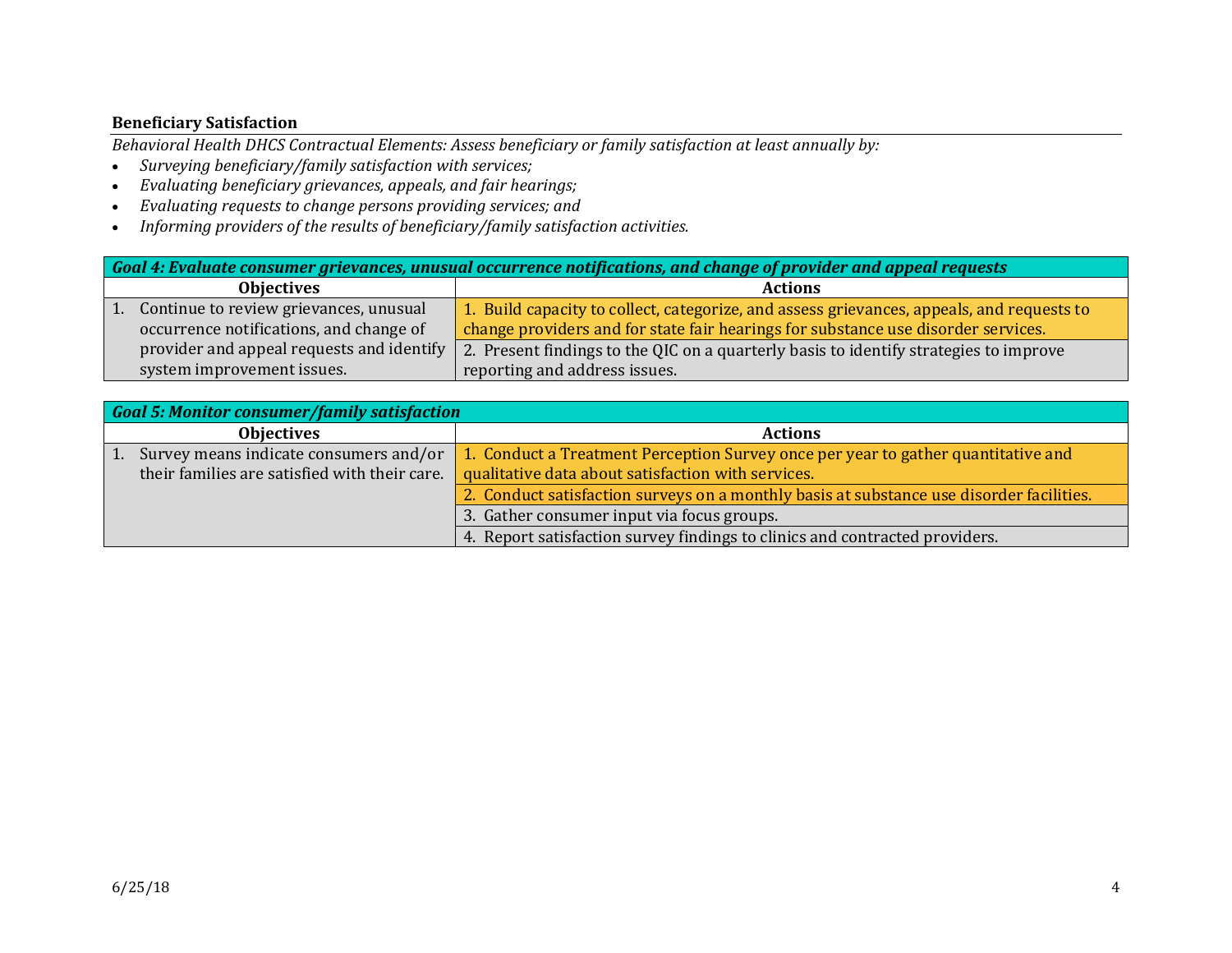## **Cultural and Linguistic Competence**

*Behavioral Health DHCS Contractual Elements: Comply with the requirements for cultural and linguistic competence.*

| Goal 6: Provide all consumers with welcoming, engaging, and culturally- and linguistically-appropriate consumer-centered care |  |                                                                                           |
|-------------------------------------------------------------------------------------------------------------------------------|--|-------------------------------------------------------------------------------------------|
| <b>Objectives</b>                                                                                                             |  | <b>Actions</b>                                                                            |
| Promote the delivery of services in a<br>1.                                                                                   |  | 1. Update the cultural competence plan, incorporating DHCS cultural competency plan       |
| culturally competent manner.                                                                                                  |  | requirements.                                                                             |
|                                                                                                                               |  | 2. Monitor accessibility of Access Line and services to non-English speakers.             |
|                                                                                                                               |  | 3. Track percentage of staff who complete cultural competency training.                   |
| 2.<br>Implement efforts to create a more                                                                                      |  | 1. Distribute and evaluate Welcome Packet for new consumers.                              |
| <b>Welcoming Environment for consumers</b>                                                                                    |  | 2. Start development of a staff orientation that includes best practices in consumer- and |
| and their families.                                                                                                           |  | family-centered care.                                                                     |
| 3.<br>Develop materials that are reflective of all                                                                            |  | 1. Convene Communications and Outreach Workgroup.                                         |
| individuals seeking care and convey                                                                                           |  | 2. Develop style guide for communication materials.                                       |
| inclusivity.                                                                                                                  |  |                                                                                           |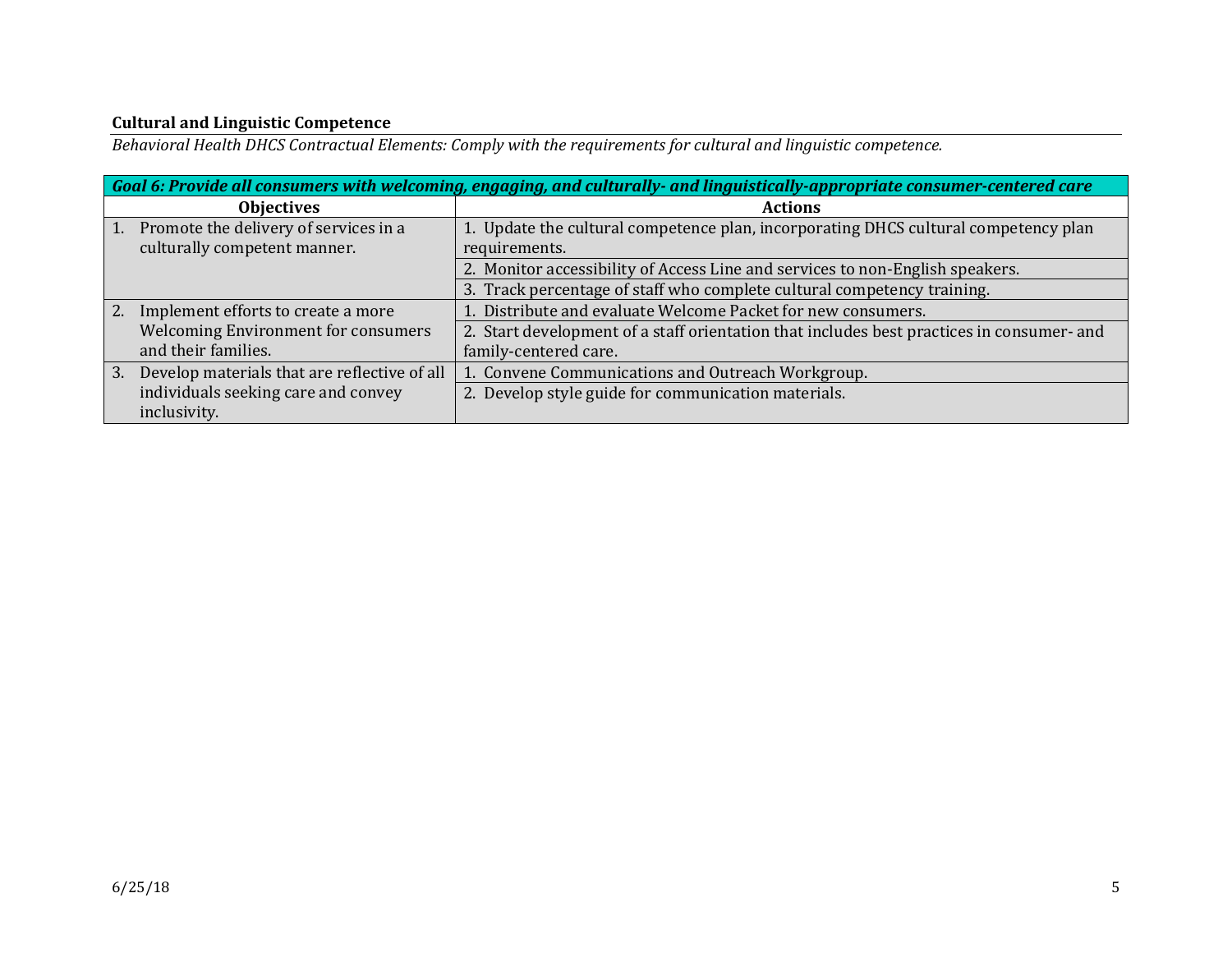#### **Medication Practices**

*Behavioral Health DHCS Contractual Elements: Monitor safety and effectiveness of medication practices.*

|                   | Goal 7: Promote safe and effective medication practices |                                                                                        |  |
|-------------------|---------------------------------------------------------|----------------------------------------------------------------------------------------|--|
| <b>Objectives</b> |                                                         | <b>Actions</b>                                                                         |  |
|                   | Identify behavioral health consumers                    | 1. Identify the number and percentage of people with opioid use disorder who access    |  |
|                   | who are medication stable.                              | MAT.                                                                                   |  |
| $\overline{2}$    | Establish and ensure safe medication                    | 1. Establish Safe Prescription Standards for Benzodiazepines for the Behavioral Health |  |
|                   | practices.                                              | Division.                                                                              |  |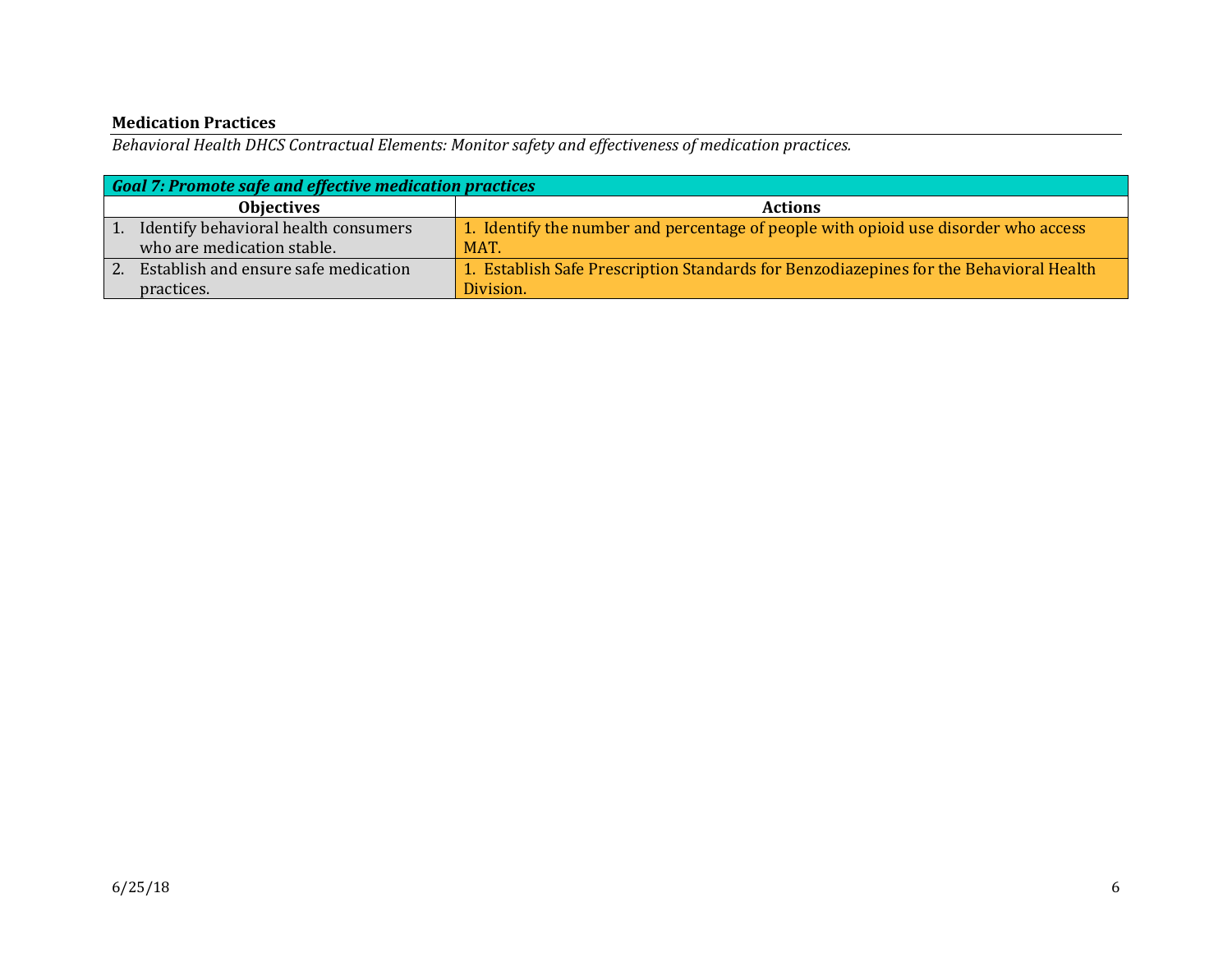#### **Service Delivery and Clinical Issues**

*Behavioral Health DHCS Contractual Elements:*

*a. Address meaningful clinical issues affecting beneficiaries system‐wide.*

*b. Monitor appropriate and timely intervention of occurrences that raise quality of care concerns.*

| <b>Goal 8: Standardize processes and cross-regional referrals</b> |                                        |                                                                             |
|-------------------------------------------------------------------|----------------------------------------|-----------------------------------------------------------------------------|
| <b>Objectives</b>                                                 |                                        | <b>Actions</b>                                                              |
|                                                                   | Create a comprehensive, but simplified | 1. Build referral processes into electronic health records.                 |
|                                                                   | internal and external referral process | 2. Educate staff regarding available options (e.g., housing) for consumers. |
|                                                                   | across systems of care.                |                                                                             |

|    | <b>Goal 9: Increase use of evidence-based practices</b> |                                                                                       |  |
|----|---------------------------------------------------------|---------------------------------------------------------------------------------------|--|
|    | <b>Objectives</b>                                       | <b>Actions</b>                                                                        |  |
|    | <b>Implement Cognitive Behavior Therapy</b>             | 1. Identify training needs.                                                           |  |
|    | across substance use disorder services.                 | 2. Hold trainings.                                                                    |  |
|    |                                                         | 3. Provide consultation to maintain fidelity and quality of services.                 |  |
| 2. | <b>Expand training on Motivation</b>                    | 1. Hold training to support fidelity and quality.                                     |  |
|    | Interviewing across behavioral health                   | 2. Provide consultation to maintain fidelity and quality of services.                 |  |
|    | services.                                               |                                                                                       |  |
| 3. | Build internal capacity to provide                      | 1. Revise and administer the Staff Development Survey that compiles a list of those   |  |
|    | trainings and supervision on evidence-                  | trained and certified in various evidence-based practices.                            |  |
|    | based practices.                                        | 2. Assess capacity for staff to become Train-the-Trainers on evidence-based programs. |  |
| 4. | Sustain and maintain ongoing                            | 1. Staff cohort receives train-the-trainer TIS training.                              |  |
|    | implementation of evidence-based                        | 2. Convene a Trauma-Informed Collaborative to provide ongoing input and direction,    |  |
|    | trauma-informed care.                                   | including developing policies and procedures.                                         |  |

|         | Goal 10: Facilitate access to substance use disorder treatment that support sustained recovery |                                                                                         |  |
|---------|------------------------------------------------------------------------------------------------|-----------------------------------------------------------------------------------------|--|
|         | <b>Objectives</b>                                                                              | <b>Actions</b>                                                                          |  |
| $1_{-}$ | Implement the Drug Medi-Cal waiver.                                                            | 1. Begin building capacity in Drug Medi-Cal service sites for integrated service teams. |  |
|         |                                                                                                | 2. Build capacity at homeless shelters to be Drug Medi-Cal sites.                       |  |
|         |                                                                                                | 3. Ensure proper billing for reimbursement of treatment modalities and benefits.        |  |
| 2.      | Infuse harm reduction strategies into the                                                      | 1. Develop literature that states individuals are not marginalized for substance use,   |  |
|         | treatment of co-occurring disorders.                                                           | displaying mental health symptoms, or having trouble following a treatment plan.        |  |
|         |                                                                                                | Recommend harm reduction strategies through peer support opportunities.                 |  |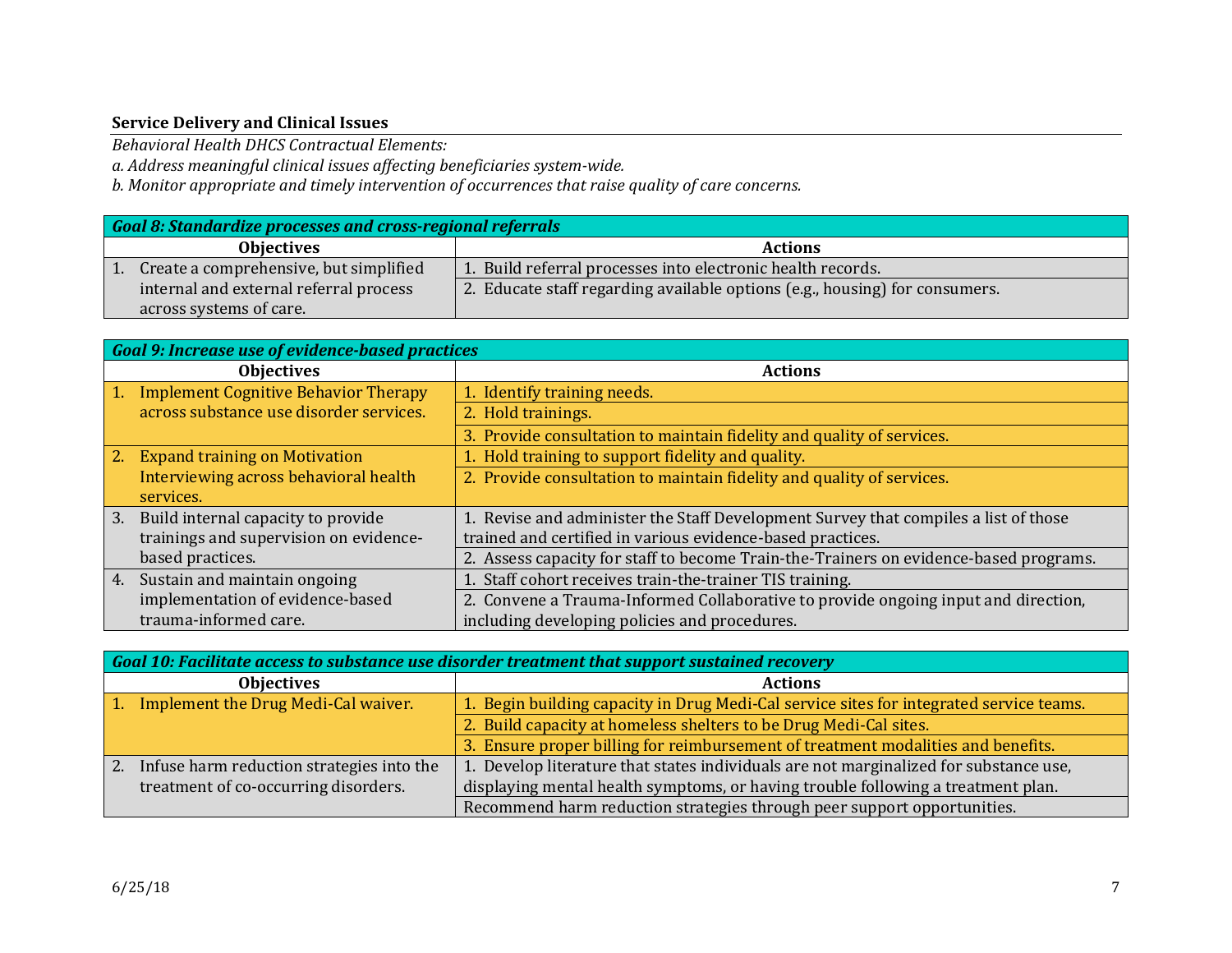| Goal 11: Effectively collect data and communicate data findings to staff and the community |                                                                                          |  |
|--------------------------------------------------------------------------------------------|------------------------------------------------------------------------------------------|--|
| <b>Objectives</b>                                                                          | <b>Actions</b>                                                                           |  |
| $\vert 1. \vert$<br>Monitor program performance to                                         | 1. Annually request COMPASS-EZ updates from BHSD managers.                               |  |
| improve BHSD capacity and service                                                          | 2. Report out monthly at Program Managers meeting to provide updates and gauge           |  |
| delivery.                                                                                  | progress toward BHSD goals and timelines.                                                |  |
| <sup>2.</sup><br>Identify levels of care and outcome                                       | 1. Standardize use of the ASAM in meaningful referral and screening.                     |  |
| measure(s) to assess consumer                                                              |                                                                                          |  |
| performance.                                                                               |                                                                                          |  |
| 3.<br>Pilot utilization of the PHQ-9 and GAD-7.                                            | 1. Identify sites to host pilot.                                                         |  |
| (Clinical Performance Improvement                                                          | 2. Convene pilot planning workgroup.                                                     |  |
| Project)                                                                                   | 3. Establish workflows and provide staff training.                                       |  |
|                                                                                            | 4. Identify strategies and interventions to support Discovery House residents identified |  |
|                                                                                            | as having depression and/or anxiety issues.                                              |  |

| Goal 12: Improve consumer and community communication, collaboration, and education |                                                                                       |  |
|-------------------------------------------------------------------------------------|---------------------------------------------------------------------------------------|--|
| <b>Objectives</b>                                                                   | <b>Actions</b>                                                                        |  |
| Plan, coordinate, and oversee the<br>1.                                             | 1. Monitor implementation of WRAP across the County. [ongoing]                        |  |
| <b>Wellness Recovery Action Plan (WRAP)</b>                                         |                                                                                       |  |
| program for Contra Costa Health Services.                                           |                                                                                       |  |
| 2. Educate peers and family members                                                 | 1. Implement coursework emphasizing recovery, including facilitation, coordination of |  |
| through Service Provider Individualized                                             | speakers and activities, and assessment of students' readiness to graduate.           |  |
| Recovery Intensive Training (SPIRIT)                                                | 2. Recruit consumers and family members of consumers.                                 |  |
| program, a college-accredited three                                                 | 3. Consolidate and revise curriculum.                                                 |  |
| college course series.                                                              | 4. Coordinate internship placements.                                                  |  |
|                                                                                     | 5. Support students and alumni in obtaining and maintaining paid and unpaid           |  |
|                                                                                     | employment.                                                                           |  |
| Continue the Committee for Social<br>3.                                             | 1. Facilitate monthly meetings, including educational presentations.                  |  |
| Inclusion to foster a community alliance                                            | 2. Update stigma brochures.                                                           |  |
| and provide public education.                                                       |                                                                                       |  |
| 4. Continue the Wellness and Recovery                                               | 1. Facilitate monthly sub-committee meetings.                                         |  |
| Education for Acceptance, Choice and                                                | 2. Educate on the "Tell Your Story" curriculum.                                       |  |
| Hope (WREACH) program.                                                              | 3. Participate in Crisis Intervention Trainings (CIT).                                |  |
| 5. Expand the PhotoVoice program to                                                 | 1. Provide facilitator training to community-based organization staff.                |  |
| community-based organizations.                                                      | 2. Coordinate implementation of PhotoVoice across the County, including with new      |  |
|                                                                                     | populations (e.g., TAY).                                                              |  |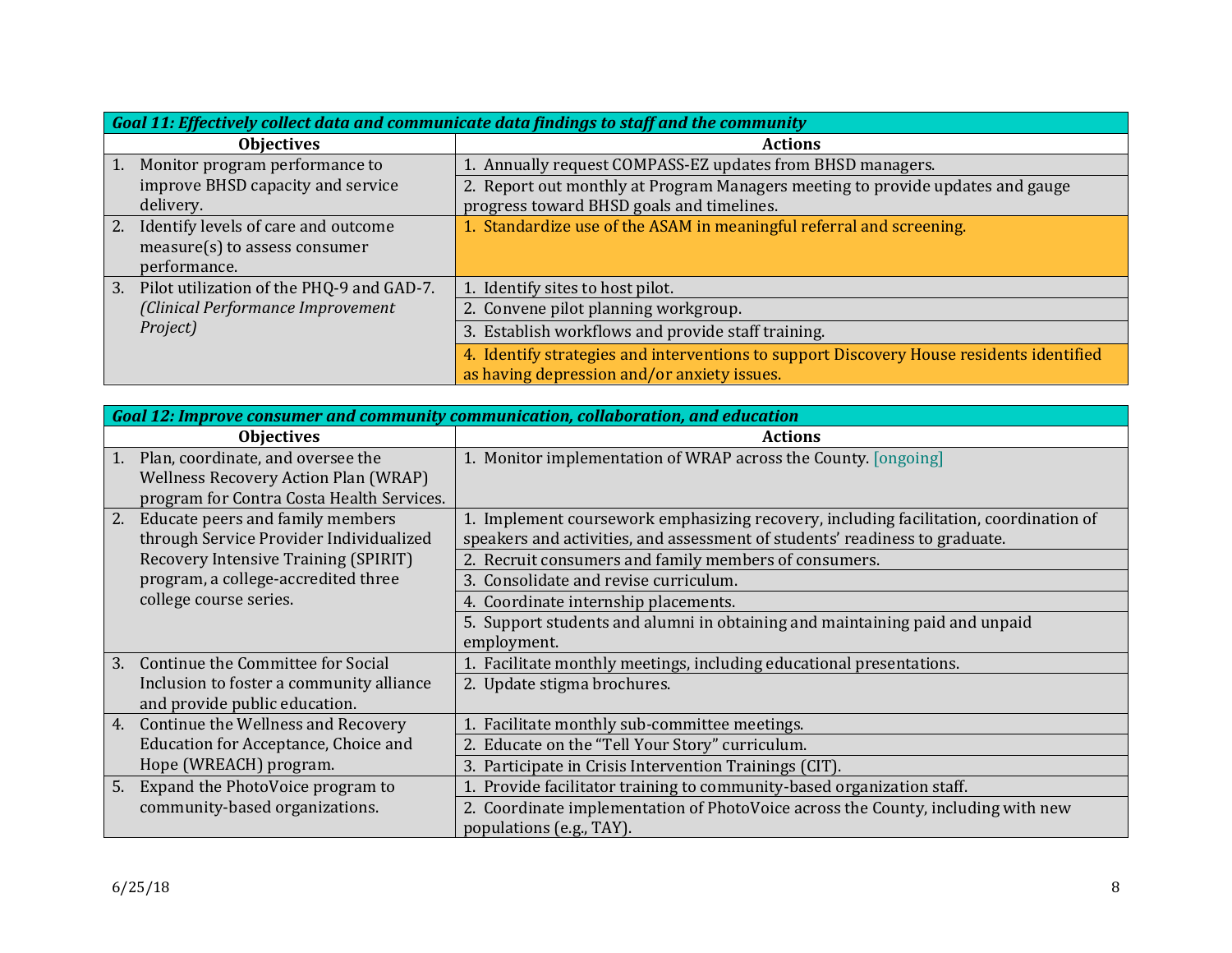| Goal 12: Improve consumer and community communication, collaboration, and education |                                                                            |
|-------------------------------------------------------------------------------------|----------------------------------------------------------------------------|
| <b>Objectives</b>                                                                   | <b>Actions</b>                                                             |
|                                                                                     | 3. Begin holding PhotoVoice exhibitions in the community to reduce stigma. |
|                                                                                     | 4. Facilitate monthly sub-committee meetings.                              |

| <b>Goal 13: Maintain effective and consistent utilization review practices</b> |                                                                                  |  |
|--------------------------------------------------------------------------------|----------------------------------------------------------------------------------|--|
| <b>Objectives</b>                                                              | <b>Actions</b>                                                                   |  |
| Establish utilization review practices.                                        | 1. Hold regularly scheduled UR meetings on authorization.                        |  |
|                                                                                | 2. Develop documentation training for County SUD operated clinics and community- |  |
|                                                                                | based organizations.                                                             |  |
|                                                                                | 3. Attend County and community-based organization meetings to announce and       |  |
|                                                                                | communicate UR regulatory changes.                                               |  |
|                                                                                | 4. Conduct internal reviews.                                                     |  |